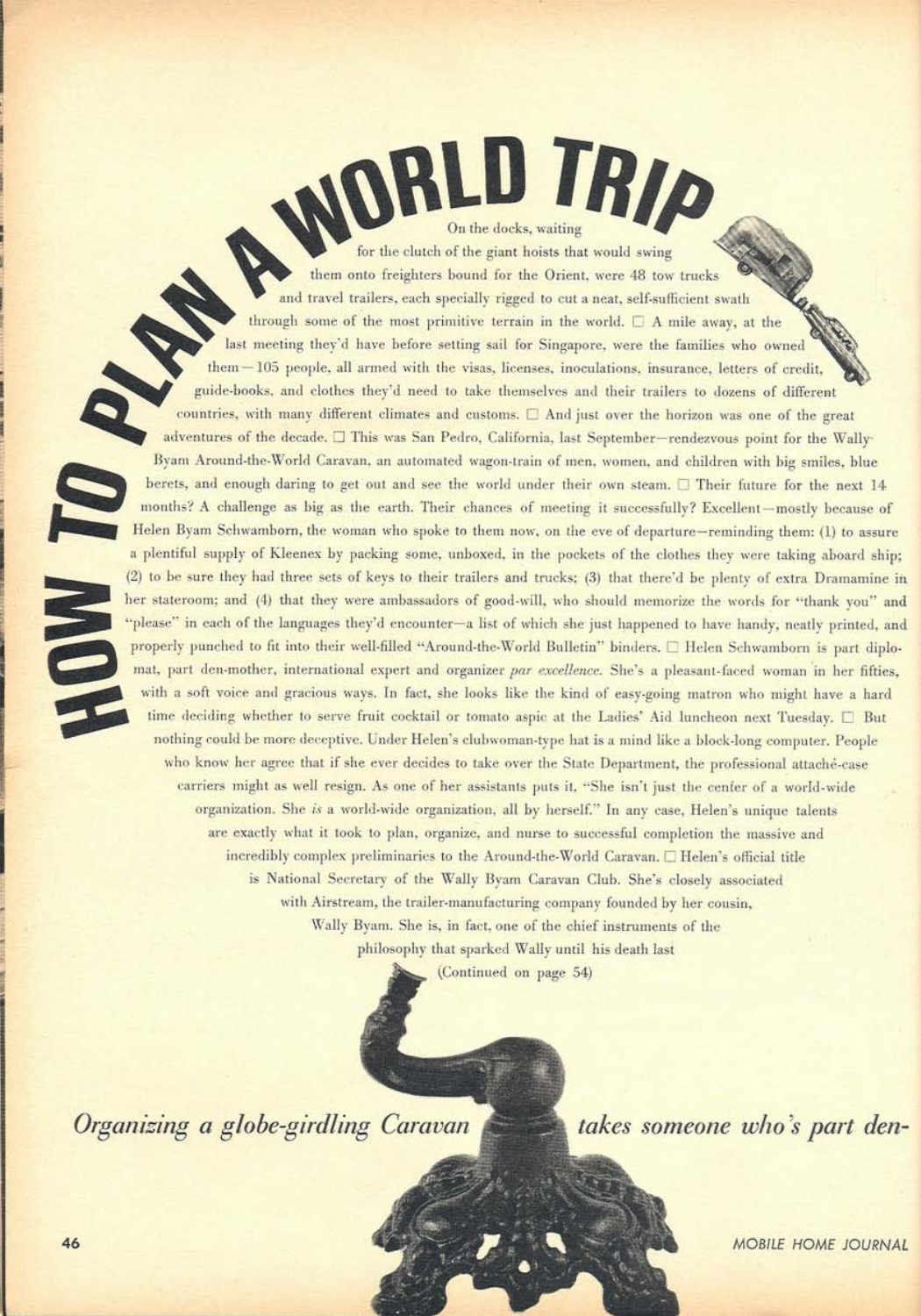Left top, Helen Byam Schwamborn, one-woman whirlwind, sets up the reams of paperwork that made the Wally Byam Around-the-World Caravan possible. Left bottom, just one of the 1001 details that Helen oversees as Caravan planner: obtaining the<br>flags of host nations to deek out the Airstreams. Below, in San Pedro, California, a giant crane loads the trailers aboard ship for the long voyage to Singapore, where the Caravanners will meet them.



mother, part international expert and part IBM computer / By Jess Morrison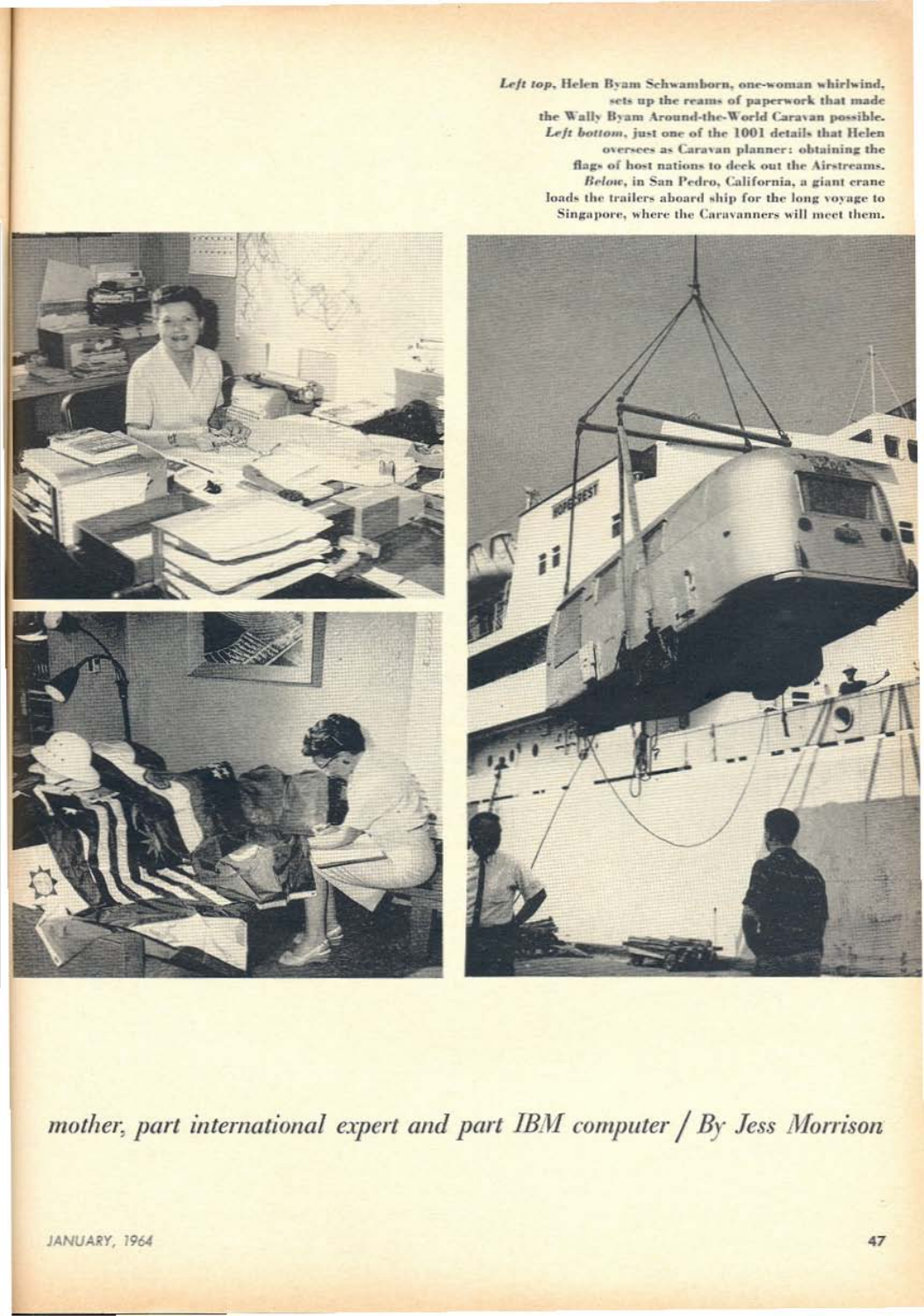## **World Trip**

(Continued from page 46)

year and now jet-propels his successors in the Caravan Club: the idea that a trailer is a go-places thing, a vehicle for adventure and excitement, a self-conauventure and excrement, a sen-con-<br>as its backyard—and that group cara-<br>vans to faraway places are the best way<br>to keep trailer owners moving, learning,<br>expanding, getting the most out of life.

expanding, getting the most out of the<br>Helen has been on the Airstream team<br>for many years, and she got her baptism<br>of fire during the preliminaries to the<br>spectacular Capetown-to-Cairo Caravan<br>of 1959-1960. On a "quiet" d tin boards and blackboarded timetables. incoming and outgoing mail and phone calls, overstuffed filing cabinets and unstuffed bulletins to the **WBCC's 8000**member families.

Over all this normal turmoil, Helen<br>presides with unruffled serenity. But presides with unruffied serently. Due nothing that came before was real preparation for a trip that would go through Malaya, Thailand, Burma, Pakistan, India. Iran, possibly Iraq and Syria, Turkey. Greece, Yugoslavia, Russ Italy, Spain, Portugal, France, Germany -and, if there was time, maybe a few other countries.

 $\begin{tabular}{l} For the office of the Caravan Club, the Around-dhe-Wordd adventure began five years ago. ``We were still up to our ears in Africa," Helen says, "when Wally started us writing letters about the pos- \end{tabular}$ sibility of a caravan that would go across<br>the Pacific to the Orient, across Asia, Europe, and back across the Atlantic and wherever possible, over routes that<br>ordinary tourists never take."

It was an overwhelming prospect, particularly the part through Malaya, Burticularly the part through Malaya, Burtina, and Pakistan. The terrain was a mountainous jungle, the political situamountainous jungle, the political situa-<br>tion uneasy, the attitude of local officials<br>not entirely hospitable. Besides, the<br>roads were awful. But Wally always<br>used to say, "Roads? They're important,<br>but we can do something the one thing we can't fix."<br>Helen checked the facts about

the weather - and about visas, topography,<br>health hazards, special events, and general traveling conditions.<br>"We started sending out letters," she

we started senang our returns, sues<br>get our hands on. As we'd learn more<br>get our hands on. As we'd learn more<br>about the country and the places to see,<br>we'd take another look at the tentative itinerary and note alternate routings to be checked. In January there's a festival 30 miles from Bangkok. But is there a road? Is there a way to cross the river<br>with an unpronounceable name in a<br>country that's only a dot on a world map? Sometimes there's a ferry, but the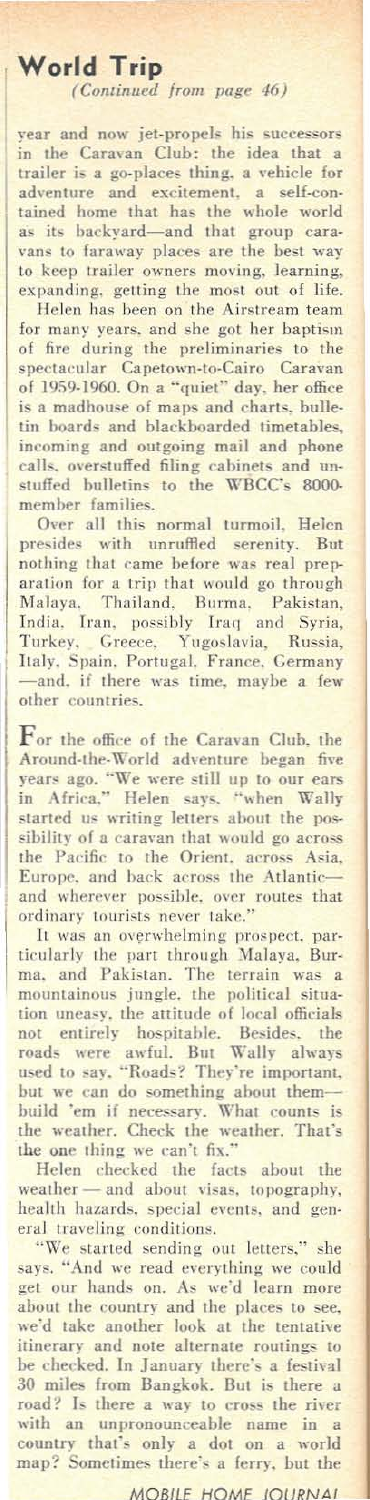bank is too steep to cross with a trailer. Sometimes there's a lovely bridge. but<br>no road leading to it. These are things<br>whe to know at the very beginning."<br>While Helen worked out the details<br>with maps and letters and guide-books

at home. Wally, beating through the back country of Turkey at the end of the Africa Caravan, made contacts abroad.<br>Slowly the path of the Around-the-World adventure began to take shape.

Once the route was set, the real work<br>began. Helen's joh was to make sure<br>that wherever the Caravan went, its basic<br>needs would be met: that there'd be shipping accommodations, parking space, gas and butane-and a welcome local officials.

But there was more to it than that. A Caravan isn't just an adventure: it's fun. Her plans had to include such small but important details as finding out where in Asia a large group of active Americans could find a good game of golf. All this<br>meant correspondence, reams of it. Not<br>just hundreds of letters—thousands, including at least one, usually more, to the mayors or their equivalents in every town along lhe way.

And there were trips to be made. mostly to Washington. Conferences with gov-<br>ernment officials, with the US Army<br>Engineers, with the State Department, USIA, Peace Corps, and the embas-<br>sies of all the countries on the itinerary.

On one of her trips. Helen got visas.<br>"For some countries," she says, "you<br>*have* to get them in Washington, right at the embassies. There's no other way. So to save our Caravanners a trip to the capital we got these for them. But it took some doing.

First Helen made up stacks of application forms. had them approved by the<br>various embassies. and sent them out to<br>the Caravanners. Each person filled them<br> out and returned them-along with health cards, ten copies of a letter from<br>his bank guaranteeing his financial responsibility, four copies of a note from<br>his church, ten copies of a clearance from the local police department, and 24 passport-sized pictures—plus his pass-<br>port. signed. And if you've ever been abroad, you know that a US passport is

worth its weight in diamonds.<br>
Helen had a hundred of 'em. She<br>
stuffed them and the other documents<br>
into a suitcase, sat on it to lock it shut,<br>
and looking a little like an international spy in the pay of the PTA, took off for Washington with her precious cargo.

Her first stop was at the embassy of a Near Eastern nation, whose response to the preliminary inquiries had been polite. but not what you could call enthusiastic. A little nervous, Helen fiddled with the lock of her suitcase as she ex-<br>plained her mission. Suddenly the lid<br>flew up. Documents spewed out like Old *(Continued Oil next page)*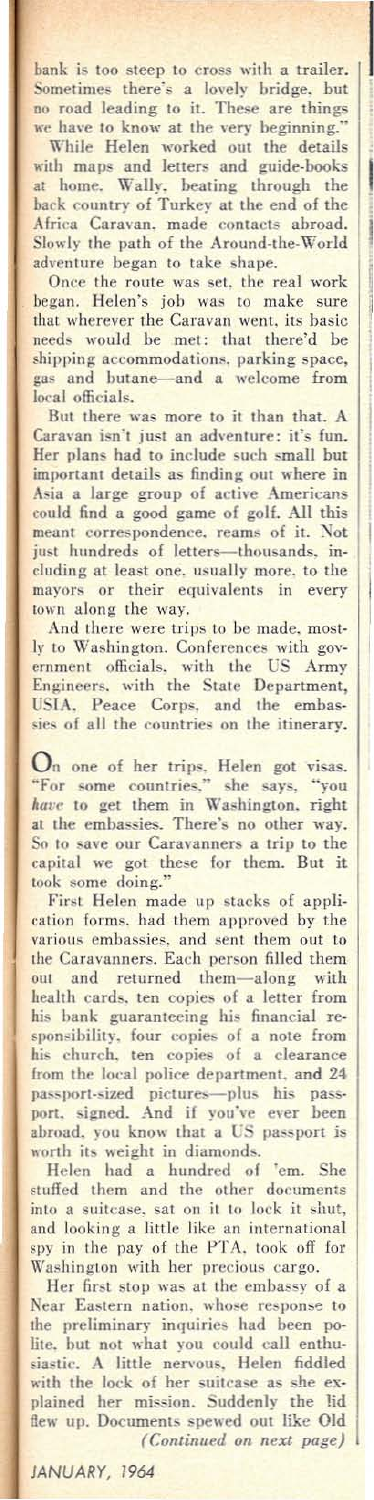## (Continued from page 55)

Faithful in triplicate. At the sight of this king's ransom in passports, the diplomats gasped, stared, murmured-and then smiled and helped Helen retrieve them.

"It sort of broke the ice." Helen says. "After that they couldn't have been more friendly."

But international correspondence and official palayer were just part of the

In the first place, the Caravan planners decided to limit Around-the-World recruits to people who had been on at least one previous Caravan to Mexico. Canada, Europe, or Africa-and had some idea that the going could get rough. Some of the interested couples had to pass up the trip when they learned it would take more than a year: others when they realized that ship's passage, living expense, and miscellaneous costs would put the total tab some-



preparation for Around-the-World. The rest involved the people and equipment that would actually make the trip.

All 8000 club members had been told about the "big one" early in the game. The idea appealed to hundreds of them. but of course not all of them could go. where between \$10,000 and \$15,000. And a few turned pale, swallowed hard, and said "No, thanks," when they read the formidable schedule of inoculations they'd have to take.

Eventually the group of "possibles" was trimmed down to a core of "prob-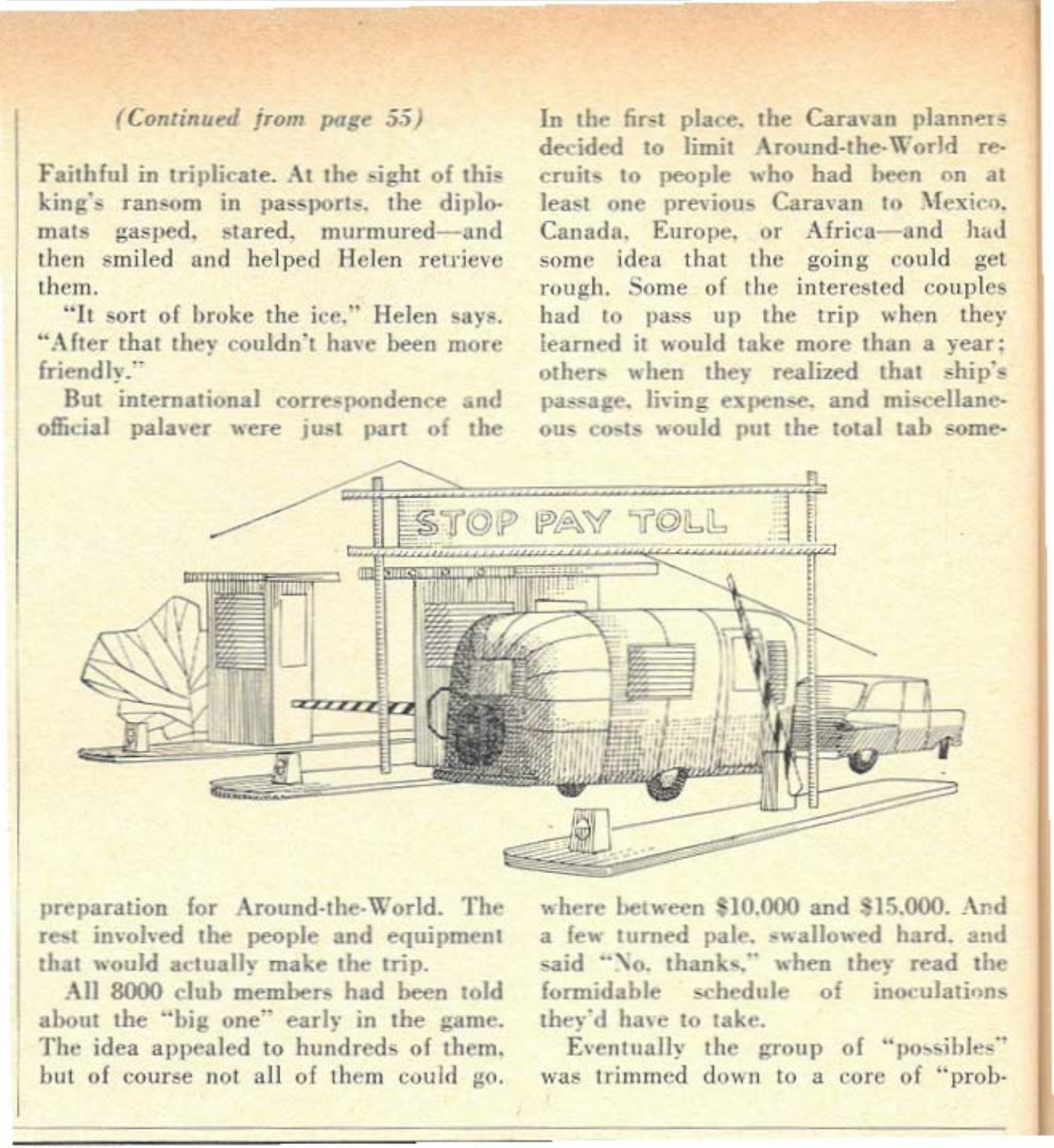ables." The last and most important part<br>of the process of elimination was a massive orientation meeting-a day-long con-clave held in five separate parts of the country for the couples who wanted to go. Ethel and Martin Mathison of North Hollywood. California, attended the one in Southern California, and their reaction was typical. "Mostly it was about the hardships and dangers of the trip." Ethel says, "especially the part through<br>the Malay Peninsula. It sort of intimi-

dated *me*, but not my husband."<br>The Mathisons decided to join the<br>Caravan-largely because of their con-<br>fidence in its planners. During the meeting they found out about the stacks of documents they'd need-and that Helen would take care of most of them. They were told that their trailer would need important modifications-and that Airstream service centers all over the country had been alerted to give numher-one priority to their needs.

They were told that the Caravan would be led all the way by well-trained Air-stream personneL including Chairman of the Board Andrew Charles-probably the only top executive in the country who would leave his desk for 14 months in order to lead a bunch of his ex·cus· tomers on a trip around the world.

After the orientation meeting, in an incredibly detailed series of bulletins that Helen wrote, had printed, and<br>mailed at carefully calculated intervals,<br>that put every step in simple, "now do<br>this" reference form. "Those bulletins were a complete travelers' encyclopedia,"<br>a Caravanner reported, "They outlined everything you had to do about the<br>forms, the shots, the equipment, the insurance; *they* told what to read, what to buy, what to pack, how to pack. how to remember everything about twenty thousand different details. They were all so efficient that if r didn't know Helen I'd he scared of her."

Helen's thorough and matter-of-fact<br>approach had another effect. All over the<br>country, Around-the-Worlders slowly began to believe in the unbelievable. Like a well·tended fire, the mass excitement glowed, caught sparks, and spread.

By the time the great day rolled<br>around, the atmosphere was super-<br>charged. You could feel it on the docks of San Pedro. at the motels, at the kick-off dinner. You could almost louch it when the hlue·bereted Caravanners I boarded the *President Cleveland.*

The last one up the gangplank was<br>Helen Schwamborn, checklist in hand.<br>Except for a few chores, like supervis-<br>ing shipboard meetings, her job was

mostly done. And was it worth all the trouble it took to get them launched?

"Well, certainly," said Helen. "Didn't<br>you see their faces "

JANUARY, J964